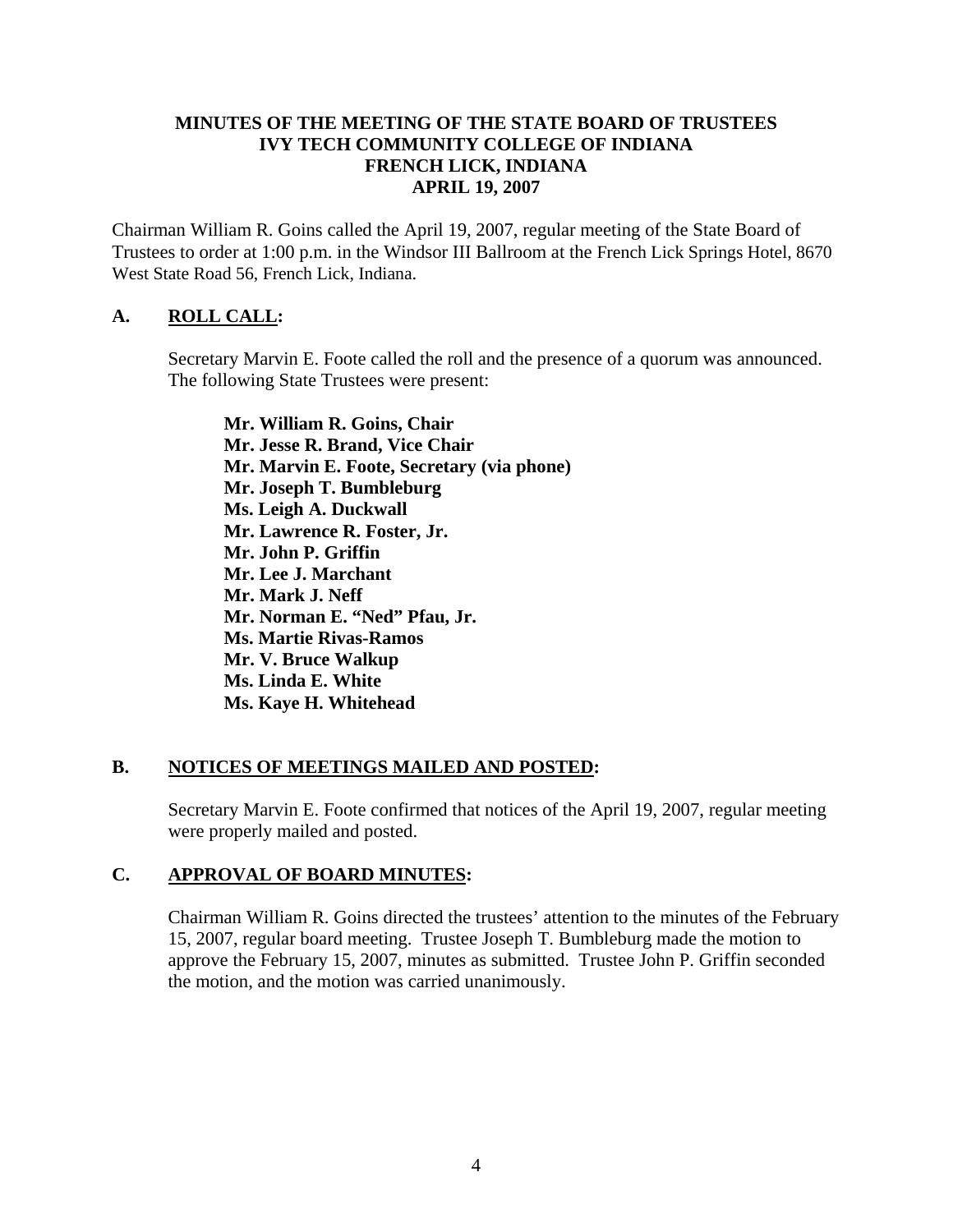#### **BOARD MINUTES APRIL 19, 2007**

## **D. STATE OF THE COLLEGE:**

Chairman Goins called on President Gerald I. Lamkin for the **President's Report.**

- President Lamkin reminded the trustees that they are invited to participate in the H. Kent Weldon Conference for Higher Education, formerly known as the Conference for University Trustees, on April 30 at the IUPUI campus in Indianapolis. Reviewing future College events, President Lamkin announced that the next Board meeting is scheduled for June 13 and 14 at the Sheraton Indianapolis Hotel and Suites on the north side of Indianapolis; and the Sample Award Luncheon, where the outstanding instructor of the year will be honored, is on June 28 in Lafayette.
- President Lamkin called on Trustee Bumbleburg to help acknowledge two former Chairmen of the State Board of Trustees who were in attendance today. Trustee Bumbleburg said that he served with both gentlemen, and he knows how much they have put into the College in the way of time, effort, and most importantly, love for the institution. Trustee Bumbleburg acknowledged his successor as chairman, Mr. Francis Lueken from Ferdinand, who is here again showing his love of the College. Also attending is Mr. Denny Huber who, with his newspaper background, regularly advised the trustees of the open door law. Trustee Bumbleburg said that both Denny and Francis gave a lot to the College during their service on this Board, and he asked that they be acknowledged with a round of applause.
- President Lamkin called on Dr. Rob Jeffs, Vice President for Workforce and Economic Development, to help acknowledge another distinguished guest in attendance today. Dr. Jeffs directed the trustees to **Resolution Number 2007-8** and read aloud some of the highlights of Mr. Bob Morr's service and partnership with the College in the healthcare field. He explained that Mr. Morr's assistance enabled Ivy Tech to increase the availability of clinical hours at hospitals that in turn increased the capacity of the College from 631 to 1,581 nurses per year and lowered the reported vacancies by over a 1,000 per quarter. The College's nursing training yielded an average annual earnings of \$36,000 for over 1,000 additional Hoosier families and \$36 million to the State's economy. Dr. Jeffs called on Mr. Morr for comments. Mr. Morr said that he was humbled by the words of well wishes and gratitude because he felt that it should have been the other way around: He should have brought a resolution from his board of directors commending Ivy Tech for its outstanding responsiveness to the business case that was made four years ago. This began with President Lamkin, who called together his leadership team to hear the business case and to further strengthen the partnership that was already established in the regions with member hospitals. Dr. Jeffs' position as a point person on healthcare for the state for Ivy Tech, Mr. Pat Bauer's commitment as well, the willingness of the chancellors to invite "us" to come and raise awareness of the issue with workforce development officials, legislators, media, educators around the state, has led to this. Clearly, without the Board's commitment, none of this would have happened—the reallocating of resources within the College to attack a significant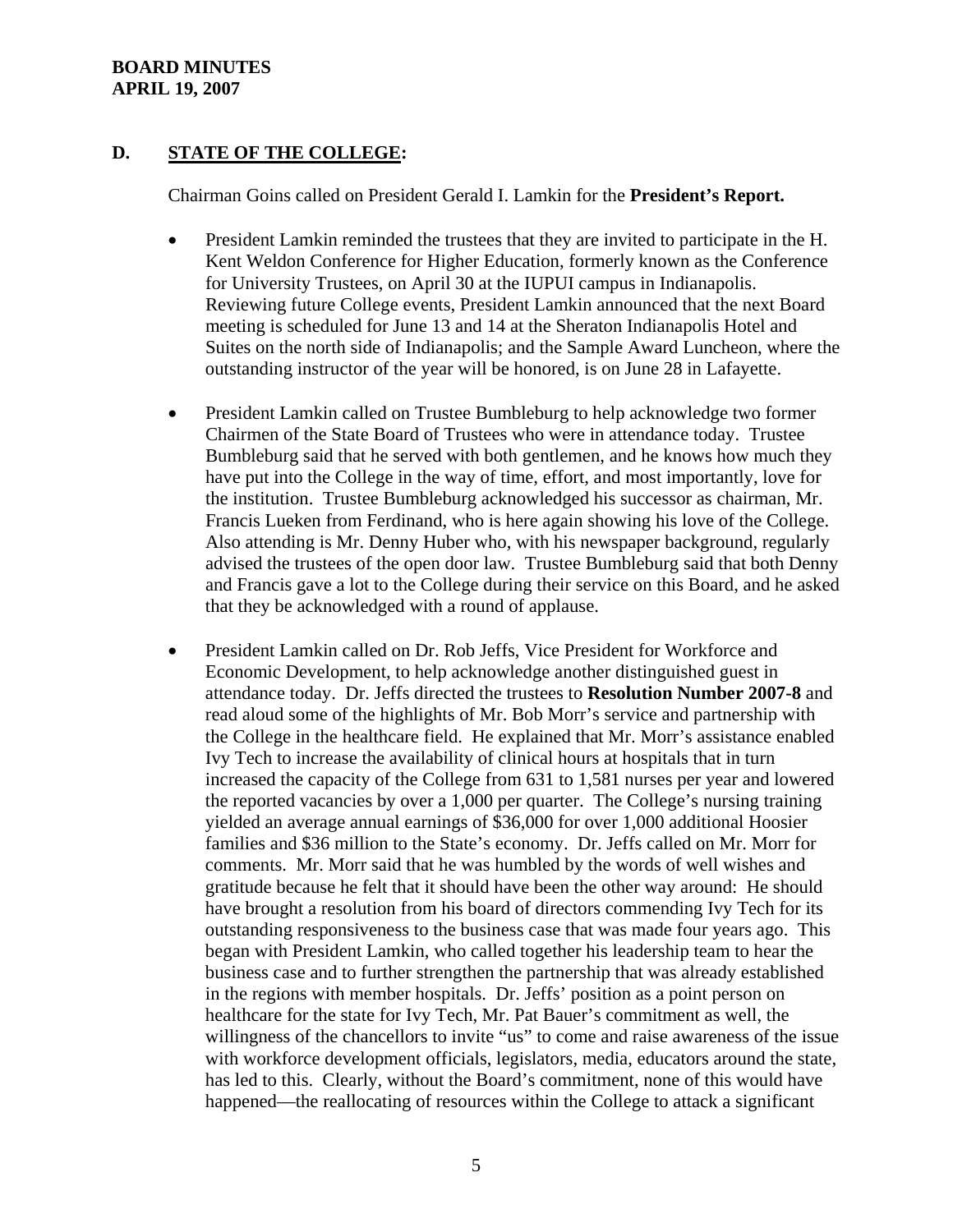shortage for Indiana's leading employer in communities, your community hospital. He thanked the trustees again for the kind words and suggested that the College not become complacent because the work is not done. Trustee Lee J. Marchant reminisced about the 1980s when there was a crisis in nursing that was devastating the state. At that time, the Indiana Healthcare Association, which was a long-term association, and Ivy Tech partnered together on the "We Love Our LPNs" program. They sought funding for an Ivy Tech program where an LPN could become an RN. This program was successful in producing a number of RNs and led to Ivy Tech becoming a two-year college. This solved a major problem in Indiana. The College continued to do well; however, four years ago, Mr. Morr stepped up to discover the real problems in nursing. The two major obstacles prohibiting the College from producing more nurses is having enough educators—nurses with master's degrees or nurses with BS degrees that are laddering in to a master's degree—and facilities. Just recently, the College has developed two programs to address those obstacles. We have made a major effort to get more educators to ladder up and we are using simulated labs instead of actual facilities. It was people like Bob Morr who made the difference and who really changed healthcare in Indiana. Trustee Marchant moved to approve **Resolution Number 2007-8, Expression of Appreciation for Mr. Robert D. Morr, Jr., Indiana Hospital and Health Association Vice President**, and Trustee Bumbleburg seconded the motion. The motion carried unanimously.

- President Lamkin called on Region 5 Chancellor Steve Daily for a special announcement about some Ivy Tech students. Chancellor Daily explained that each year, over 1,300 community colleges across the country nominate their outstanding students to compete for All USA Academic Honors. In Indiana, 40 students from across the state were honored as the Indiana Team. Ivy Tech dominated the Team, comprising approximately 95 percent of the students. This past Monday, he and President Lamkin attended the Presidents Breakfast at the American Association of Community Colleges (AACC) Annual Conference in Tampa, Florida. The top 20 All USA Academic Team members were honored during this breakfast, and this year, Ivy Tech student Melinda Hornback from Wabash, Indiana and the Kokomo campus, was one of those 20 members. Chancellor Daily said this was an outstanding event, but not the first time Ivy Tech has had an All USA Academic Team member in the top 20. He said it was an honor to have such as outstanding student from Region 5 recognized. Chancellor Daily also reported that Region 11 Chancellor Jim Helms also had a student on the Third Team who was honored at that same breakfast, Barbara Ault. Our students stack up very well nationally and they do wonderful things not only in the classroom but in their communities and we can be proud of them.
- In light of the tragedy this week at Virginia Tech, President Lamkin announced that he has formed a committee to review College and campus security issues. He asked Bob Garton, Vice President for Professional Development, to chair the committee.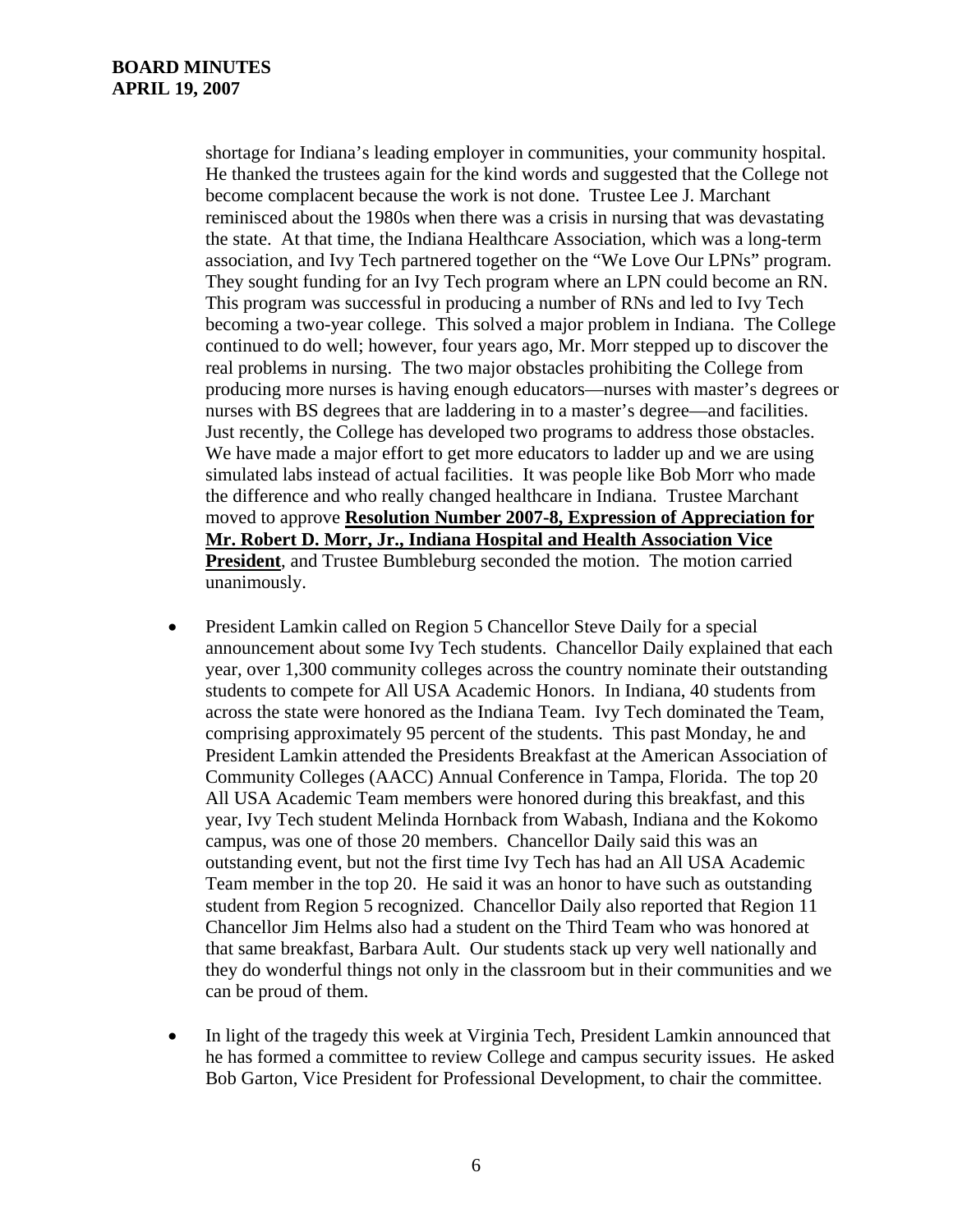#### **BOARD MINUTES APRIL 19, 2007**

• President Lamkin called on Chuck Harris, Vice President for Development, for a report on an upcoming event. Vice President Harris explained that President Lamkin is being honored around the state, region by region, upon his retirement. When the event came to central Indiana, many discussions occurred as to how they would choose to honor him. The decision was made to partner with the Region 8 campus on a function scheduled for this Sunday called April in Paris. This event is put on each year by the Ivy Tech Culinary Arts program in an effort to raise money for their trip to Paris. This event normally attracts approximately 200 attendees, but when news was shared that this would also be an event to recognize President and Mrs. Lamkin, the attendance grew to 456, which is a sell out. Much staff work has gone into the planning for this event, but Vice President Harris specifically noted the efforts of the co-chairs Mark Maassel and John Murphy, both Foundation directors. Three "titanium" sponsors—the highest level of sponsorship for this event—include NIPSCO, Wells Fargo Insurance Group, and Ice Miller, LLP. In addition to providing the culinary arts students with an invaluable experience with this function, it will provide financial aid for these students to study abroad, and will also provide funding for the Lamkin Center. Many of the regions are hosting similar events to recognize the Lamkins, and Vice President Harris encouraged the trustees to attend an event as their schedules allow.

Vice President Harris took this time to report that the fundraising ability of 2- and 4 year colleges is measured annually. In 2006, Ivy Tech Foundation is number one in the country in public, 2-year college fundraising.

• Concluding his report, President Lamkin announced that his last Board meeting as president would be in June, concluding his 39 years of service to the College. He noted that his wife, Louise, has been with him at these meetings and other College events throughout the years, and he thanked her for her support. He also noted that the number of commencement ceremonies he attended during his employment with Ivy Tech totaled 249. He said that he is proud of all of the chancellors, College staff, and current and former trustees. He concluded by saying that this has been a wonderful experience for him.

## **E. TREASURER'S REPORT:**

Chairman Goins called on Bob Holmes, Vice President for Finance/Treasurer, for the **Treasurer's Report**.

• Treasurer Bob Holmes said that we have completed three quarters of the 2006-07 fiscal year. Once again, this has been a good year for Ivy Tech. Fall enrollment of full time equivalent (FTE) students grew by 6.6 percent, and the best estimate for spring is for a similar or slightly higher increase. This will result in another record full time equivalent enrollment near 46,000 FTE students this year. Because of timing differences between this year and last year, for summer term enrollment and student fee revenue, Vice President Holmes said he would focus his comments on data as of the end of February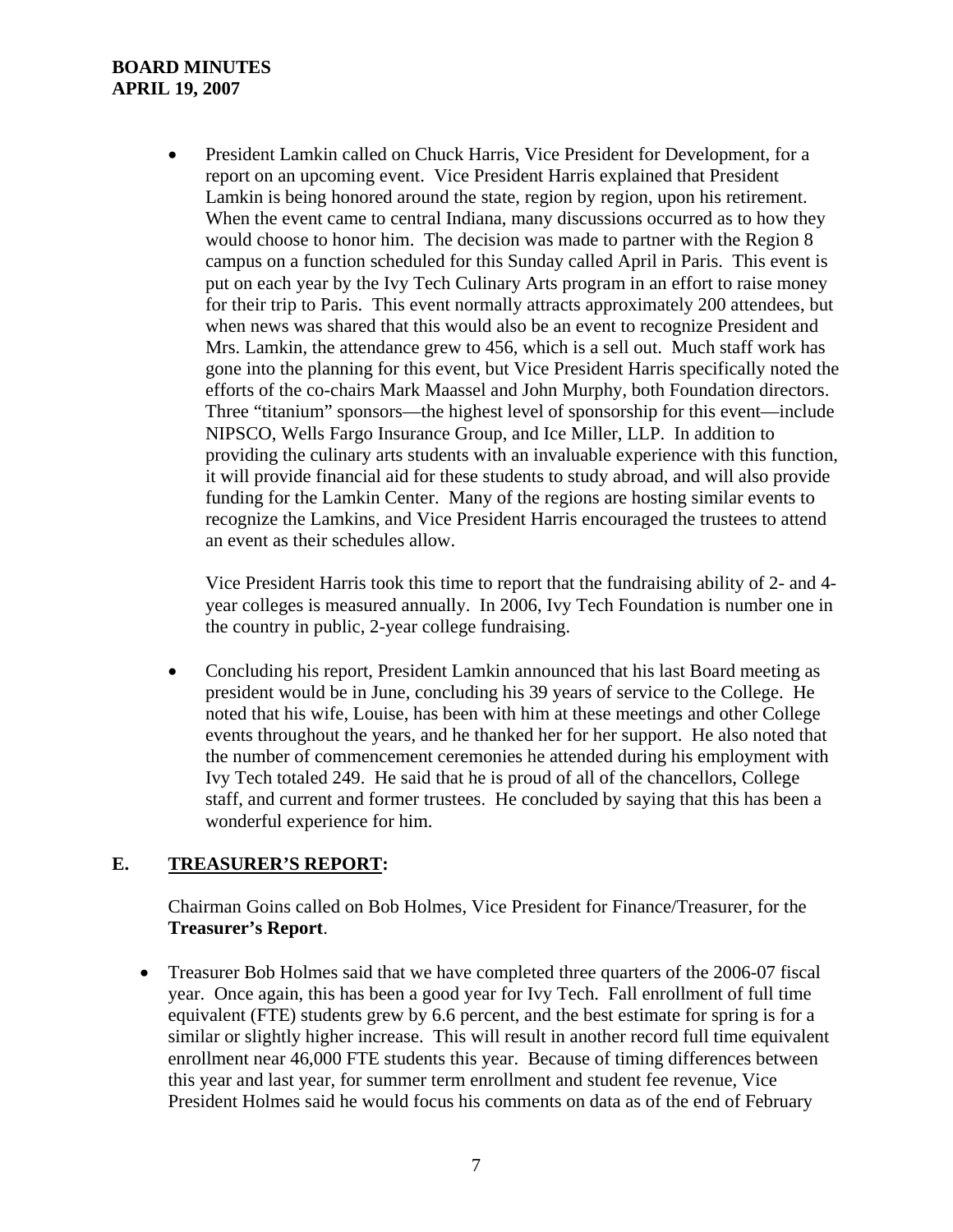instead of the end of March. Through February, student fee revenue has increased by about \$14 million over last year. This growth is important because of the level of the new bonding authority that the General Assembly has included in both the House and Senate budgets. While the state provides debt service, the actual bonds are an obligation on student fees. Appropriations continue to track the 4 percent increase that was adopted by the General Assembly last year. However, we have also received about \$4.6 million of the \$10.7 million that the state owes to the College from the 2001-02 payment delay. Both the House and Senate versions of the 2007-09 biennial budget includes funds dedicated for R and R that will complete that repayment of all funds previously withheld. Miscellaneous fees and other revenue have decreased slightly from this time last year primarily because improved investment earnings have been offset by decreases in overhead recovery, insurance refunds, and other miscellaneous revenue. Total revenue is up \$17 million. Total expenses are up approximately \$11.5 million from last year. Ten million dollars of that increase is for compensation costs resulting from the 3 and 4 percent salary pool increases that were provided and the associated fringe benefit costs associated with that salary increase. Also part of the compensation increase is due to the additional full time faculty and staff that have been added to serve our growing enrollment. Other expenses, including supplies, facility leases, utilities, travel, equipment, financial aid is up about \$1.2 million compared to last year. Part of this is due to the timing of expenditures associated with the IIS Project, but even taking that into account, regional and central office budgets are in good shape as we prepare to close out the 2006-07 fiscal year. Vice President Holmes called for questions, and there were none. Trustee Kaye H. Whitehead moved that the Treasurer's Report be approved. Trustee Walkup seconded the motion, and the motion carried unanimously.

## **F. COMMITTEE REPORTS:**

**Item 1** Reporting for the **Executive Committee**, Chairman Goins reported that no Executive Committee has been held since the Board last met.

> Chairman Goins called on Trustee Whitehead to present **Resolution Number 2007-7**. Trustee Whitehead explained that, due to the resignations of Delberta Amos and Roderick English, the Region 6 Board has nominated three candidates to fill each vacancy. Trustee Whitehead made the motion to approve **Resolution Number 2007-7, Appointment of Regional Trustees, Region 6** appointing as regional trustees for Ivy Tech Community College of Indiana – Region 6 Sally DeVoe representing at-large; and Patricia Crowe representing labor. Trustee Mark J. Neff seconded the motion, and the motion carried unanimously.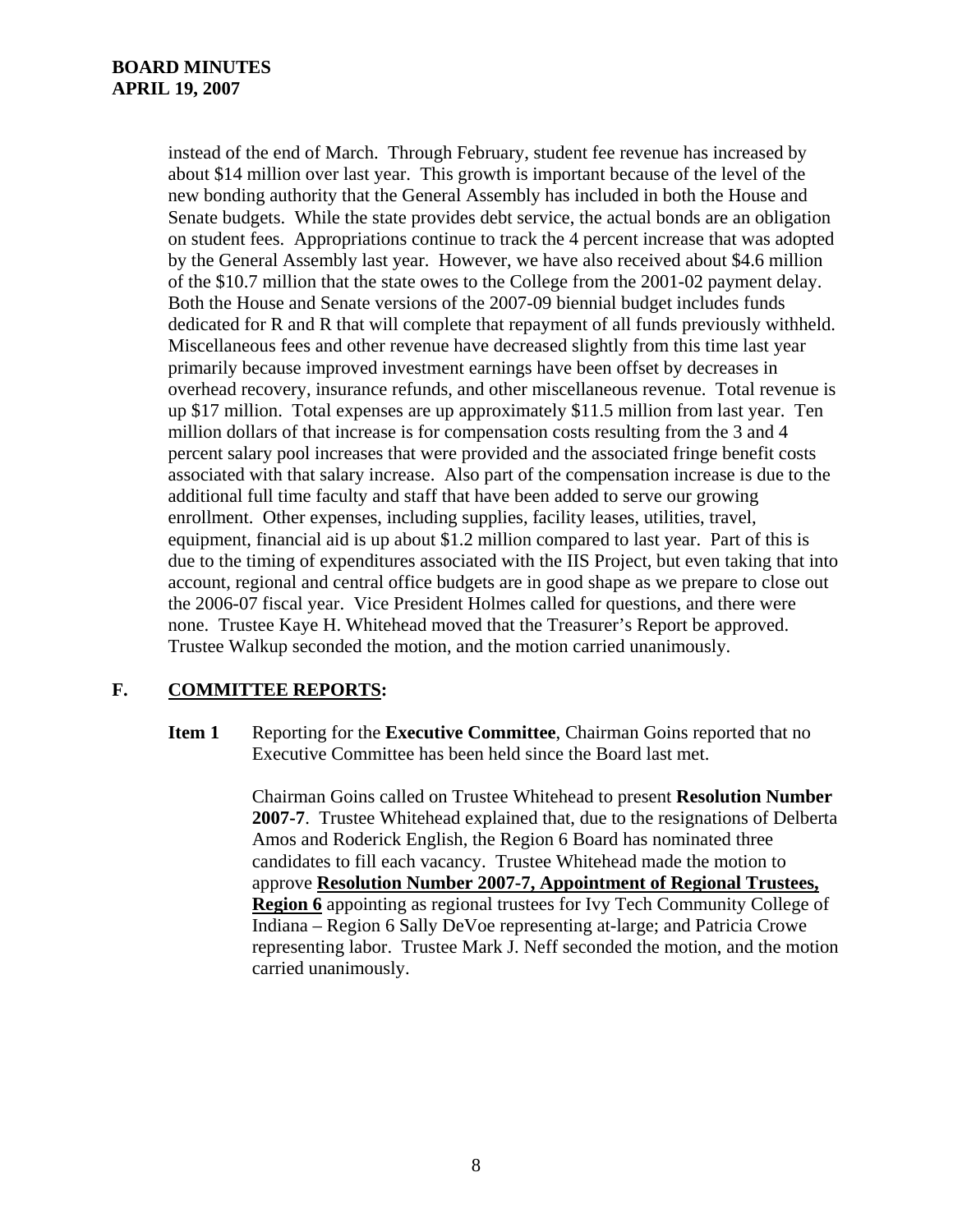#### **BOARD MINUTES APRIL 19, 2007**

**Item 2** Chairman Goins suggested that the Board consider the following 5 resolutions as a single consent action since each had been thoroughly discussed in the Budget & Finance Committee meeting and with the entire Board in the Joint Committee meeting earlier this morning. With the Board fully apprised of each proposed resolution, Trustee Norman E. Pfau, Jr. moved that the following 5 resolutions be adopted. Those resolutions are delineated as follows:

> **Resolution Number 2007-9, Approval of College 2007-08 Employee Health and Dental Insurance Programs**

**Resolution Number 2007-10, Approval of College 2007-08 Property & Casualty Insurance Programs**

**Resolution Number 2007-11, Approval of Contract Extension for Statewide Marketing/Advertising Services**

**Resolution Number 2007-12, Approval of the Purchase of Computers for Region 2 and Region 14**

#### **Resolution Number 2007-13, Approval of Contracts for the Wide Area Network Upgrade and the ILight Connection Agreement**

Trustee Bumbleburg seconded the motion to approve the above resolutions, and the motion carried unanimously.

Chairman Goins announced that the Board had discussed amending President Lamkin's contract during Executive Session this morning, and he called for a motion to ratify the president's amended contract. Trustee Pfau moved that the Board of Trustees ratify the amended employment contract between President Gerald I. Lamkin and the State Board of Trustees of Ivy Tech Community College of Indiana. Trustee Bumbleburg seconded the motion, and the motion carried unanimously.

- **Item 3** Chairman Goins called upon Trustee Lee J. Marchant to give the **Planning & Education Committee** report. With the Board fully apprised of the proposed resolution, Trustee Marchant moved that **Resolution Number 2007-14, Approval of New Programs** be approved. Trustee Pfau seconded the motion, and the motion carried unanimously.
- **Item 4** Chairman Goins suggested that the Board consider the following 3 resolutions as a single consent action since each had been thoroughly discussed in the Buildings, Grounds, and Capital Committee meeting, and with the entire Board in the Joint Committee meeting earlier this morning. With the Board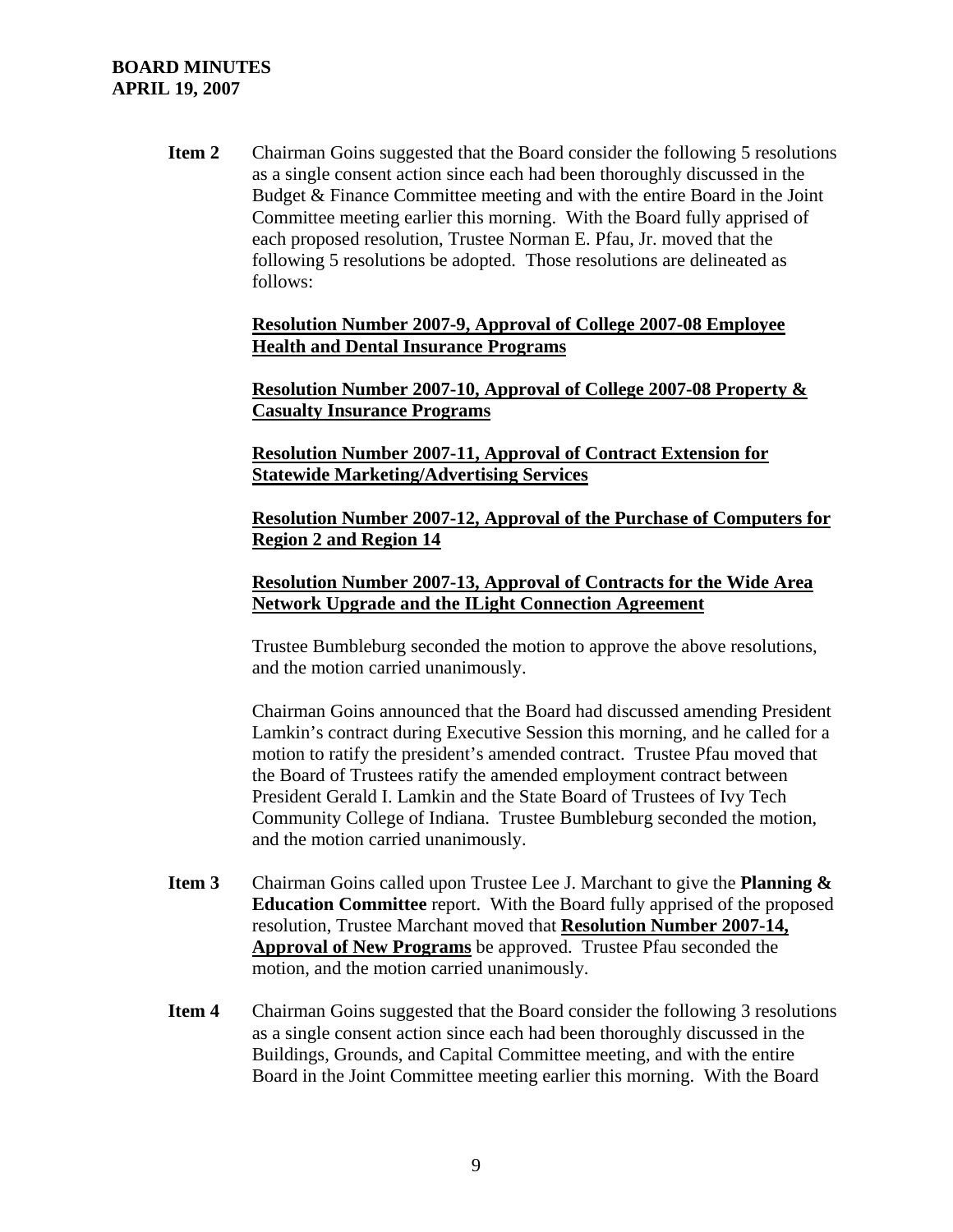fully apprised of each proposed resolution, Trustee John P. Griffin moved that all 3 resolutions be adopted. Those resolutions are delineated as follows:

## **Resolution Number 2007-15, Approval to Exercise a Two-Year Renewal Option for the Logansport Instructional Center Building 1, Region 5**

**Resolution Number 2007-16, Approval to Exercise a Five-Year Renewal Option for the Corporate Training Center Building in Columbus, Region 10**

**Resolution Number 2007-17, Approval to Receive Approximately 30.427 Acres of Land Contiguous to the Sellersburg Main Campus as a Gift, Region 13**

Trustee Pfau seconded the motion to approve the above 3 resolutions, and the motion carried unanimously.

**Item 5** Chairman Goins called upon Trustee Mark J. Neff to give the **Audit Committee Report**. Trustee Neff said there were no action items at this time.

## **G. OLD BUSINESS:**

Chairman Goins called for old business.

• Chairman Goins announced that a discussion of the candidates for the position of President of Ivy Tech Community College of Indiana would occur at this time. The trustees have received an advisory opinion from the public access counselor indicating her opinion that the trustees violated the open door statute by taking action in executive session on March 22, 2007. At this time, Chairman Goins called on the College's external legal counsel, Mr. Richard Smikle of Ice Miller, to give a legal report regarding this issue. Mr. Smikle reminded the trustees that following their last meeting, the public access counselor issued an advisory opinion that the trustees had violated the open door act by taking a final action—those are the key words—in an executive session. He explained that while the public access opinion is an advisory opinion, such as any letter, the trustees asked that he follow up with the public access counselor, Miss Davis. He reported that he did speak with her about her position, and he said that they had a cooperative and professional discussion. Mr. Smikle explained that she reiterated that she understood that the Board had no intent to violate the statute, and she reiterated that her position as an institutional position is to try to encourage as much public discourse as she possibly can, and from that institutional position, she might read cases more narrowly than other people might, since she has an interest in her position. She allowed just how reasonable minds might differ on certain cases, particularly there are two points where outside counsel disagrees with the reading of the law by the public access counselor. One is the case of Baker versus the town of Middlebury. Mr. Smikle said he has advised the trustees, and continues to advise the trustees, that the Baker case specifically says that in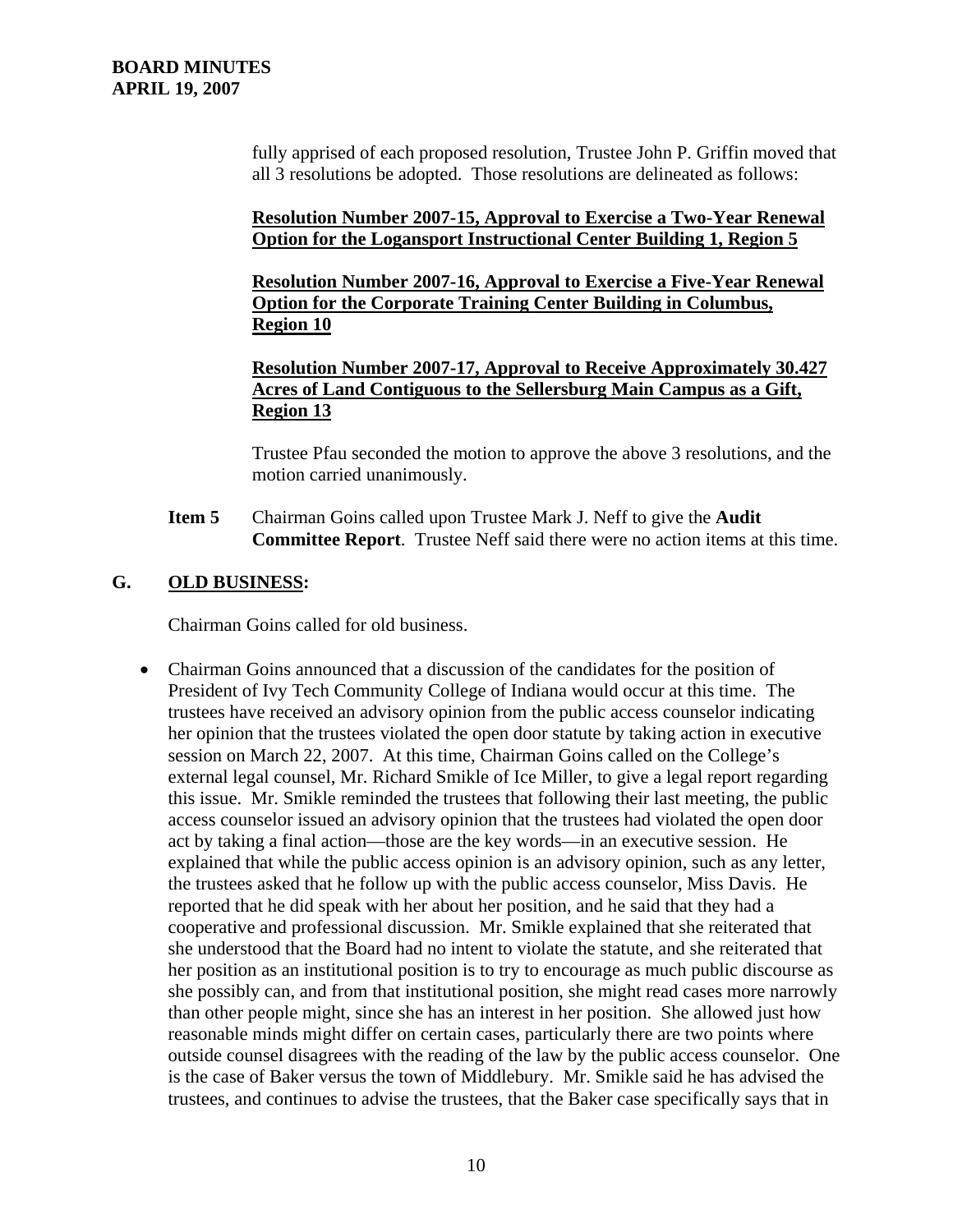an executive session, trustees can receive information, they may deliberate, they may make recommendations, they may establish policy, they may make decisions, but they may not take a final action. A final action is any action that would bind the college, because that business of the college should be in public. The public access counselor, he thinks, would agree that she would prefer that that case be appealed again. A final action as defined by the statute, however, is not subject to much discussion. A final action under the statue requires a vote on a motion or resolution. Mr. Smikle explained that you must make a vote on a motion or a resolution in a public meeting to bind a public entity; this Board did not do that. There was no motion or resolution or vote, other than in the public meeting. That was the difference of opinion with the public access counselor. Mr. Smikle said that she was kind enough to note that never in her tenure or President Lamkin's 24-year tenure, has the College ever had an issue with the public access counselor. She was very cooperative, and they had a pleasant discussion. She said that reasonable minds can differ, Mr. Smikle said he understands what her institutional point of view was, and he believes she understood ours. Mr. Smikle called for questions regarding his report, and there were none.

Chairman Goins said that while the trustees disagree with the conclusion of the public access counselor, they have made the decision to address her concerns during a public discussion of the candidates for president at this meeting. At this time, Chairman Goins asked all of the trustees to provide their thoughts on the final two candidates for president, Tom Snyder and Tom Klincar. Trustee Bumbleburg stated that in the history of this College, there will be three events in the modern era of the College that will go down as most important. The first of those was the vote taken by the Board many years ago. The Superintendent of Public Instruction of the State of Indiana was attempting to wrestle control of the College, and that would have done away with this Board. The second event in the College's history that is significant is the effort and the ultimate statute creating the community college in the state of Indiana. We are well underway to achieving a successful conclusion of that issue. The third important event will be the decision to name a successor to President Lamkin. In that decision process, we all considered several things: it has occurred to all of us that we have a dedicated staff, faculty, and educational administration at this College. The appointing of a nontraditional president to serve the College at this time is probably a decision that, while some will consider unusual, is nonetheless a timely decision being made given the importance dictated by the state of Indiana. Trustee Bumbleburg said the academic side of the institution will continue under good supervision; the economic development will grow and show that we are a global participant. We have sought the advice of consultants on the selection of a president, there was a review by a selection committee, there were interviews by this full Board, and there was much spirited discussion at the time. That discussion, the advice of our experts, and the word of the selection committee, he believes, make the appointment decision a sound decision at this time. Both Mr. Snyder and Mr. Klincar are very able candidates, and we have made distinctions between the two of them and what their relative contributions would be. That led us to bring to the Board the name of Mr. Snyder, which I support. Chairman Goins called for additional discussion, and Trustee Foote said that he was a participant on the search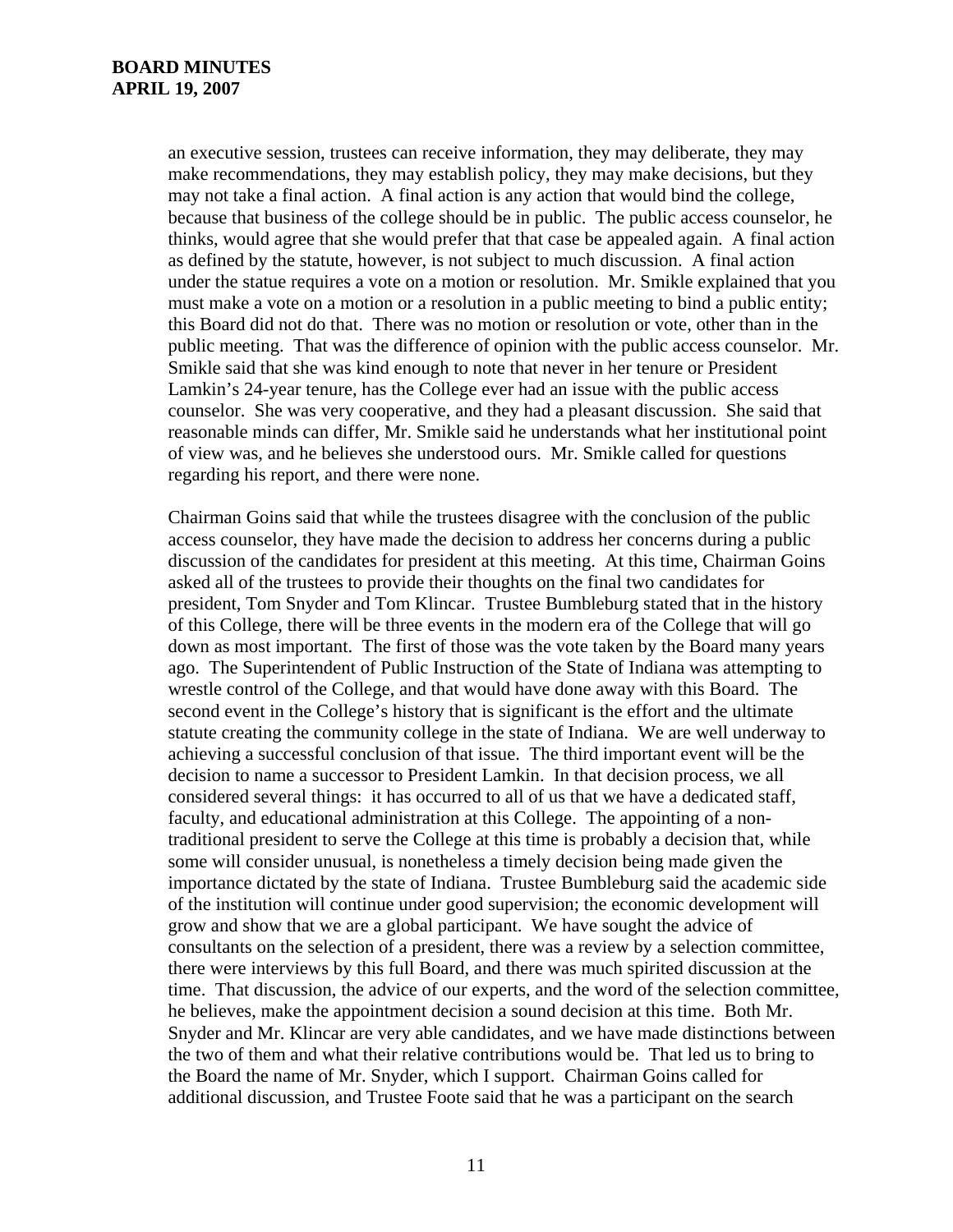committee and that they started with five excellent candidates which they narrowed down to two. Trustee Foote said that Mr. Snyder has managed a large number of employees, has a lot of leadership skills, is flexible, is a proven successful businessman, and is already recognized and respected as a leader in the state of Indiana. He knows how important Ivy Tech is with businesses and for the economy to help these people raise their standard of living. He has known about Ivy Tech for a long time, and he has even been involved with the College before. He does understand Indiana politics because he has lived here and participated in it. He has knowledge of fundraising, and he has been successful at doing that. He has already expressed concerns about Ivy Tech employees, focused on students and their needs. Trustee Foote said that Mr. Snyder recognizes that he already has great staff in place. Trustee Foote said that after they reviewed everything and interviewed the candidates, Mr. Snyder is definitely the person for the job. He also thanked Trustee Brand for the professionalism that he showed; and he thanked Chairman Goins for helping them proceed the right way. He thanked all of the trustees for their participation and their true thoughts of the process. Chairman Goins called for additional discussion. Trustee Neff said that the one thing that turned his attention to Mr. Snyder was that, when asked to describe his leadership style, he mentioned the leadership style of a servant leader. Trustee Neff explained that a servant leader is one who puts others before self. This requires sometimes a passion that exudes an infectious enthusiasm. It also requires confidence in one's self and humility that enables them to offer consideration and mutual respect to all. He felt that he could hear it in Mr. Snyder's voice and in his optimism for Indiana. Chairman Goins called for additional discussion, and there was no more.

## **H. NEW BUSINESS:**

Chairman Goins called for new business.

• Trustee Marchant moved to ratify the Board's decision in the public meeting on March 22, 2007, by selecting Tom Snyder as president of Ivy Tech Community College commencing July 1, 2007, and approve as proposed the employment agreement. Trustee Brand seconded the motion. Chairman Goins called for discussion, and there was none. Chairman Goins called for a vote by the show of hands of all those in favor ratifying the Board's action of March 22, 2007, of appointing Tom Snyder as president, and approving his contract. All trustees raised their hands, and Trustee Foote verbally acknowledged over the phone that his hand was raised. Chairman Goins asked for all trustees not in favor of ratifying the Board's action of March 22, 2007, and approving a contract to raise their hands. No trustees raised their hands. Trustee Linda E. White noted that this was a unanimous vote and a strong vote of endorsement of Tom Snyder. Chairman Goins confirmed that by a vote of 14 to zero, the trustees have ratified their action of March 22, 2007, by selecting Tom Snyder as the next president of Ivy Tech Community College commencing July 1, 2007, and approved as proposed the employment agreement.